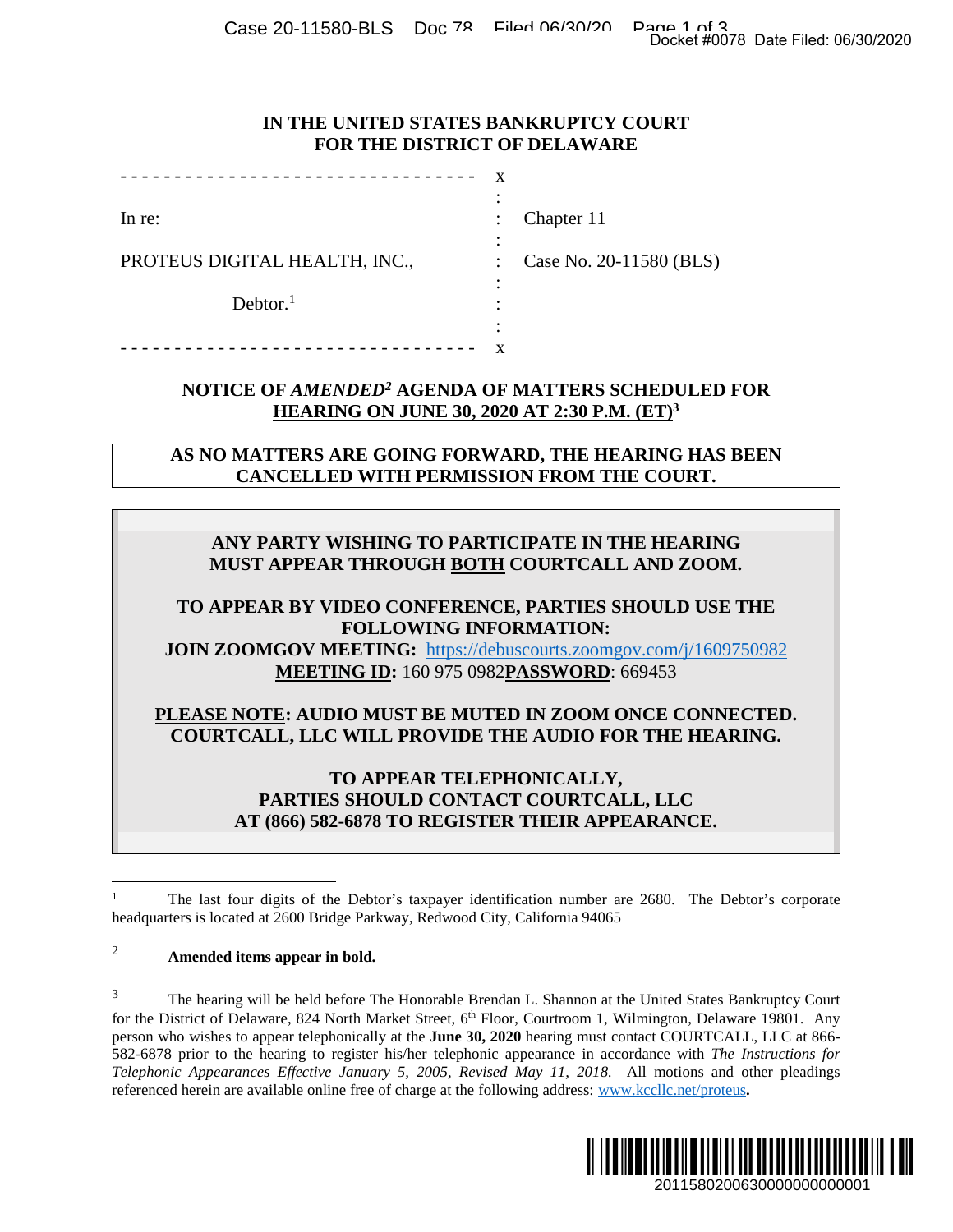## **I. MATTER GOING FORWARD:**

1. Debtor's Omnibus Motion for Entry of an Order Pursuant to 11 U.S.C. §§ 105(a), 363(b), 365(a) and 503(c) and Fed. R. Bankr. P. 6003, 6004, and 6006 (I) Authorizing Debtor's Payments Under, and Assumption of, Certain Prepetition Retention Bonus Agreements and (II) Granting Certain Related Relief [Docket No. 33- filed June 17, 2020]

Response/Objection Deadline: June 25, 2020 at 4:00 p.m. (ET); extended until June 26, 2020 for the Office of the United States Trustee for the District of Delaware (the "U.S. Trustee"); **extended until July 6, 2020 for the Official Committee of Unsecured Creditors (the "Committee")** 

Responses/Objections Received: None.

## Related Documents:

- i. Order Shortening and Limiting the Notice with Respect to the Debtor's Omnibus Motion for Entry of an Order Pursuant to 11 U.S.C. §§ 105(a), 363(b), 365(a) and 503(c) and Fed. R. Bankr. P. 6003, 6004, and 6006 (I) Authorizing Debtor's Payments Under, and Assumption of, Certain Prepetition Retention Bonus Agreements and (II) Granting Certain Related Relief [Docket No. 46- entered June 19, 2020]
- ii. Notice of Hearing Regarding Debtor's Omnibus Motion for Entry of an Order Pursuant to 11 U.S.C. §§ 105(a), 363(b), 365(a) and 503(c) and Fed. R. Bankr. P. 6003, 6004, and 6006 (I) Authorizing Debtor's Payments Under, and Assumption of, Certain Prepetition Retention Bonus Agreements and (II) Granting Certain Related Relief [Docket No. 47- filed June 19, 2020]
- Status: **On June 29, 2020, a Committee was appointed in this case. In order to allow the Committee time to assess the requested relief, the hearing on this matter is adjourned until July 8, 2020 at 3:00 p.m. (ET).**